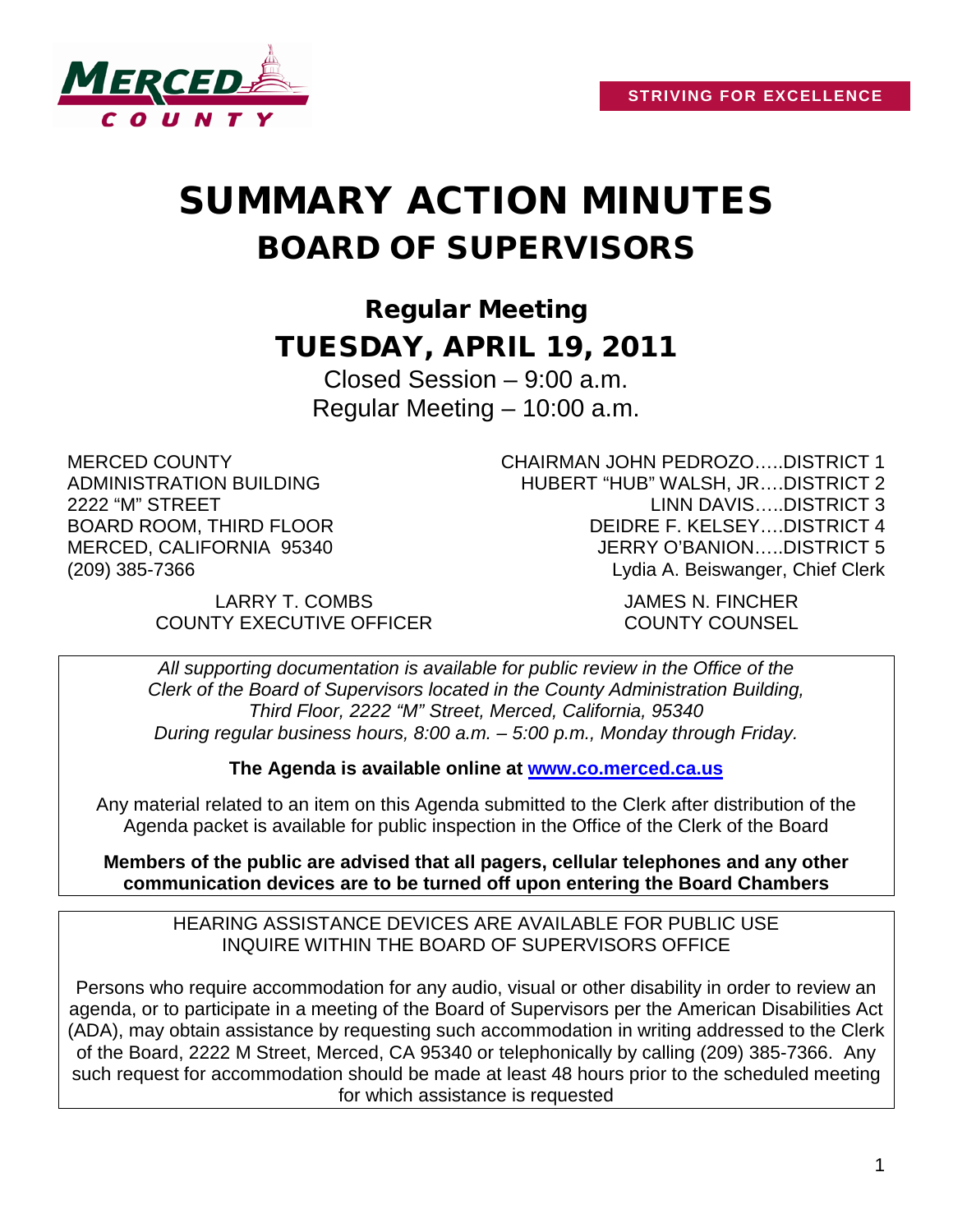The Agenda is divided into three sections:

**CONSENT CALENDAR** – These matters include routine financial and administrative actions and are approved by a single majority vote.

**SCHEDULED ITEMS** – These items are noticed hearings, work sessions and public hearings.

**REGULAR CALENDAR** – These items include significant policy and administration actions. Immediately after approval of the CONSENT CALENDAR, if the time of the hearing of SCHEDULED ITEMS has not arrived, the REGULAR CALENDAR will be considered.

#### SCHEDULED ITEMS

## 9:00 A. M. **THE PUBLIC IS INVITED TO SPEAK ON ANY ITEM ON THE AGENDA-TESTIMONY IS LIMITED TO FIVE MINUTES PER PERSON**

**CLOSED SESSION - CONFERENCE WITH REAL PROPERTY NEGOTIATOR:** It is the intention of the Board to meet in Closed Session concerning a Conference with Real Property Negotiator(s) Mark Hendrickson, Director-Commerce, Aviation and Economic Development pursuant to Government Code Section 54956.8 as follows: (1) Building 395, (2) Building 1550 and (3) Castle Airport properties

**CLOSED SESSION - CONFERENCE WITH LEGAL COUNSEL - SIGNIFICANT EXPOSURE TO LITIGATION:** It is the intention of the Board to meet in Closed Session concerning significant exposure to litigation pursuant to Government Code Section 54956(b): Two Cases

#### **NOT DISCUSSED IN CLOSED SESSION**

**CLOSED SESSION - CONFERENCE WITH LEGAL COUNSEL - EXISTING LITIGATION:** It is the intention of the Board to meet in Closed Session concerning Existing Litigation pursuant to Government Code Section 54956.9(a): County of Merced v. Rooker, et al., Merced Superior Court case no.: CV001238

## **NOT DISCUSSED IN CLOSED SESSION**

**CLOSED SESSION:** It is the intention of the Board to meet in Closed Session pursuant to Government Code Section 54957.6 concerning a Conference with County of Merced Staff Negotiators concerning negotiations with American Federation of State, County and Municipal Employees (AFSCME), Units 4, 5, 6 and 8; Independent Employees of Merced County (IEMC), Unit 3; Merced County Lawyers Association, Unit 7; Merced County Sheriff Employee Association (MCSEA), Unit 2; Merced County Law Enforcement Sergeants, Unit P; Deputy Sheriff Association, Unit 10 and Non-Safety Corrections, Unit 12

**THE BOARD RECESSED AT 9:00 A.M. AND THE CLERK ADVISED SIGNIFICANT EXPOSURE AND EXISTING LITIGATION HAS BEEN REMOVED FROM CLOSED SESSION AND THE BOARD RECONVENED AT 10:00 A.M. WITH ALL MEMBERS PRESENT AND THE CHAIRMAN STATED DIRECTION HAS BEEN PROVIDED TO STAFF**

#### **GOVERNMENT CODE SECTION 54950 COMPLIANCE (LATE AGENDA ITEMS**)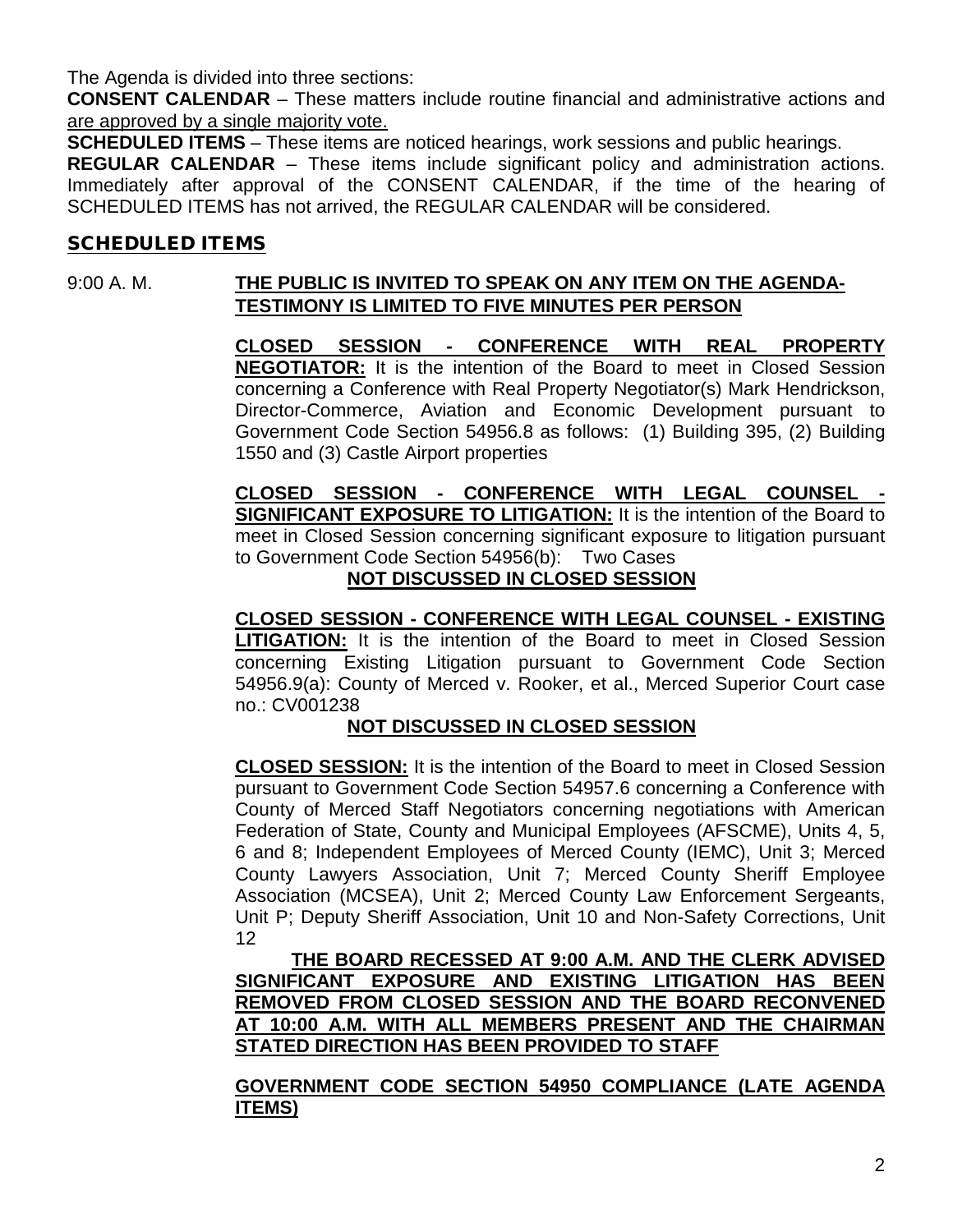#### 10:00 A. M. **PLEDGE OF ALLEGIANCE**

**PUBLIC OPPORTUNITY TO SPEAK ON ANY MATTER OF PUBLIC INTEREST WITHIN THE BOARD'S JURISDICTION INCLUDING ITEMS ON THE BOARD'S AGENDA, EXCEPT FOR THOSE ITEMS SPECIFICALLY SCHEDULED AS PUBLIC HEARINGS** (Testimony limited to five minutes per person)

#### **PRESENTATIONS**

- (1) **Service Pin Presentation**: Dawn McGranahan-Human Services Agency, 20 years of service
- (2) **Volunteer Recognition** 2011 Volunteers nominated by the community:<br>**DISTRICT ONE:** Read & Succeed Adult Literacy Program and the Read & Succeed Adult Literacy Program and the Spirit of Christmas Group **DISTRICT TWO:** Sally Ragonut and Central Presbyterian Church<br>**DISTRICT THREE:** Stephanie Rivero and Nancy Hladek, **Stephanie Rivero and Nancy Hladek, DISTRICT FOUR:** Richard Jantz and Rick Nagle,<br>**DISTRICT FIVE:** Continuum of Care-Homeles Continuum of Care-Homeless Count Volunteers and Jan & Friends

#### **A RECEPTION WILL BE HELD IN ROOM 310 IN HONOR OF AWARDS**

(3) Executive Office: Budget Presentation *REVIEW BOARD ORDER – SEE PAGE 11*

**APPROVAL OF CONSENT AGENDA CALENDAR** (Items #1 - 30) **APPROVED AS RECOMMENDED REMOVING ITEM #21 FROM THE AGENDA AYES: ALL**

#### **HEALTH - PUBLIC HEARING - PROPOSED ORDINANCE AND POSSIBLE ADOPTION**

To consider Proposed Ordinance entitled: An Ordinance changing Fees set for Environmental Health Services as provided by the Dept. of Public Health *REVIEW BOARD ORDER – SEE PAGES 11 AND 12*

#### **REPORTS/BOARD DIRECTION**

County Executive Officer, County Counsel, Board of Supervisors Members

#### 1:15 P. M. **PRESENTATION – REDISTRICTING**

Presentation from Nielsen Merksamer Parrinello Gross & Leoni LLP and National Demographics Corporation regarding Merced County's redistricting of current supervisorial district boundaries plans and processes including legal and policy criteria governing redistricting and demographics of existing supervisorial districts, per California Elections Code Section 21500 et seq.

#### *REVIEW BOARD ORDER – SEE PAGES 12 AND 13*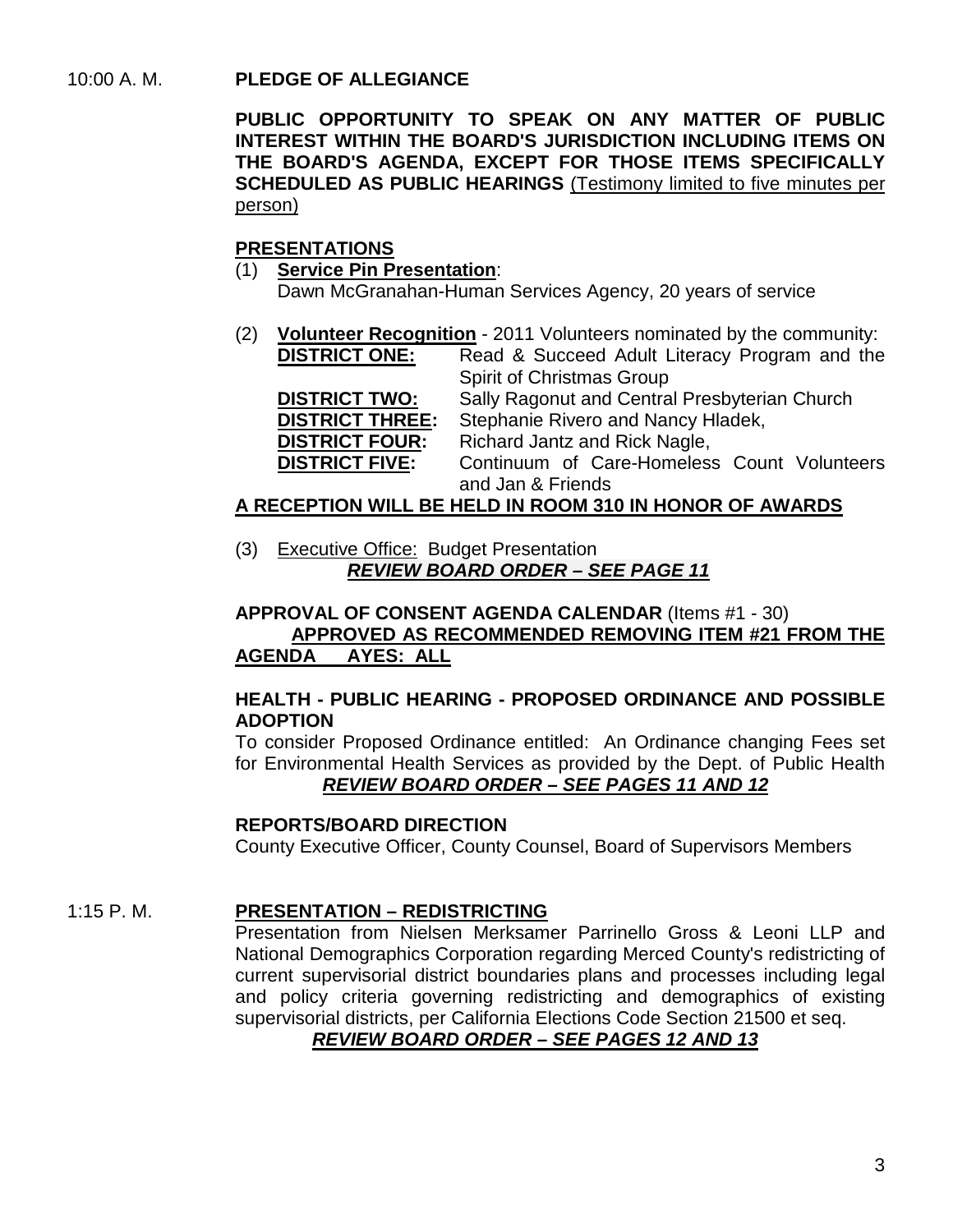# CONSENT CALENDAR (Items #1 - 30)

# **APPROVED AS RECOMMENDED REMOVING ITEM #21 FROM THE AGENDA AYES: ALL**

#### Public Works

- 1. Approve and authorize ratification of the Public Works Director to sign Amendment to Contract No. 2006183 with SCS Engineers for the design, installation and close out of a temporary Granular Activated Carbon (GAC) Treatment System for the Highway 59 Landfill Gas Collection and Control system.
- 2. Adopt Resolution designating the intersection of San Estevan Drive and Centinella Drive constructed as part of the Santa Nella Village Unit No. 4A Subdivision No. 04077 as a Stop Intersection and authorize enforcement of the Stop Sign installed on the San Estevan approach to the intersection located in the Santa Nella SUDP area.

## **ADOPTED RESOLUTION NO. 2011-39**

3. Adopt Resolution designating the intersection of Las Flores Court and Centinella Drive constructed as part of Santa Nella Village Unit No. 4A Subdivision No. 04007 as a Stop Intersection and authorize enforcement of the Stop Sign installed on the Las Flores Court approach to the intersection located in the Santa Nella SUDP area.

# **ADOPTED RESOLUTION NO. 2011-40**

4. Adopt Resolution designating the intersection of Las Flores Drive and Centinella Drive constructed as part of Santa Nella Village Unit No. 4A Subdivision No. 04007 as a Stop Intersection and authorize enforcement of the Stop Sign installed on the Las Flores Drive approach to the intersection located in the Santa Nella SUDP area.

# **ADOPTED RESOLUTION NO. 2011-41**

5. Adopt Resolution designating the intersection of Failte Court and Buhach Road constructed as part of Failte Meadows Subdivision No. 05014 as a Stop Intersection and authorize enforcement of the Stop Sign installed on the Failte Court approach to the intersection located in the Atwater RRC #1 area.

## **ADOPTED RESOLUTION NO. 2011-42**

6. Adopt Resolution designating the intersection of Vera Cruz Drive and Centinella Drive constructed as part of Santa Nella Village Unit No. 4A Subdivision No. 04007 as an All Way Stop Intersection and authorize enforcement of the Stop Sign installed on both the northbound and southbound Vera Cruz Drive approaches and the westbound Centinella Drive approach to the intersection located in the Santa Nella SUDP area.

# **ADOPTED RESOLUTION NO. 2011-43**

7. Adopt Resolution designating the intersection of Jeff Street and Quinley Avenue constructed as part of Silva Meadows Phase 2 Subdivision No. 03017 as a Stop Intersection and authorize enforcement of the Stop Sign installed on the Jeff Street approach to the intersection located in the Atwater RRC #1 area.

# **ADOPTED RESOLUTION NO. 2011-44**

8. Adopt Resolution designating the intersection of Luis Avenue and Centinella Drive modified as part of Santa Nella Village Unit No. 4A Subdivision No. 04007 as an All-Way Stop intersection and authorize enforcement of Stop Signs installed on both the northbound and southbound Luis Avenue approaches and the eastbound Centinella Drive approach to the intersection located in the Santa Nella SUDP area.

## **ADOPTED RESOLUTION NO. 2011-45**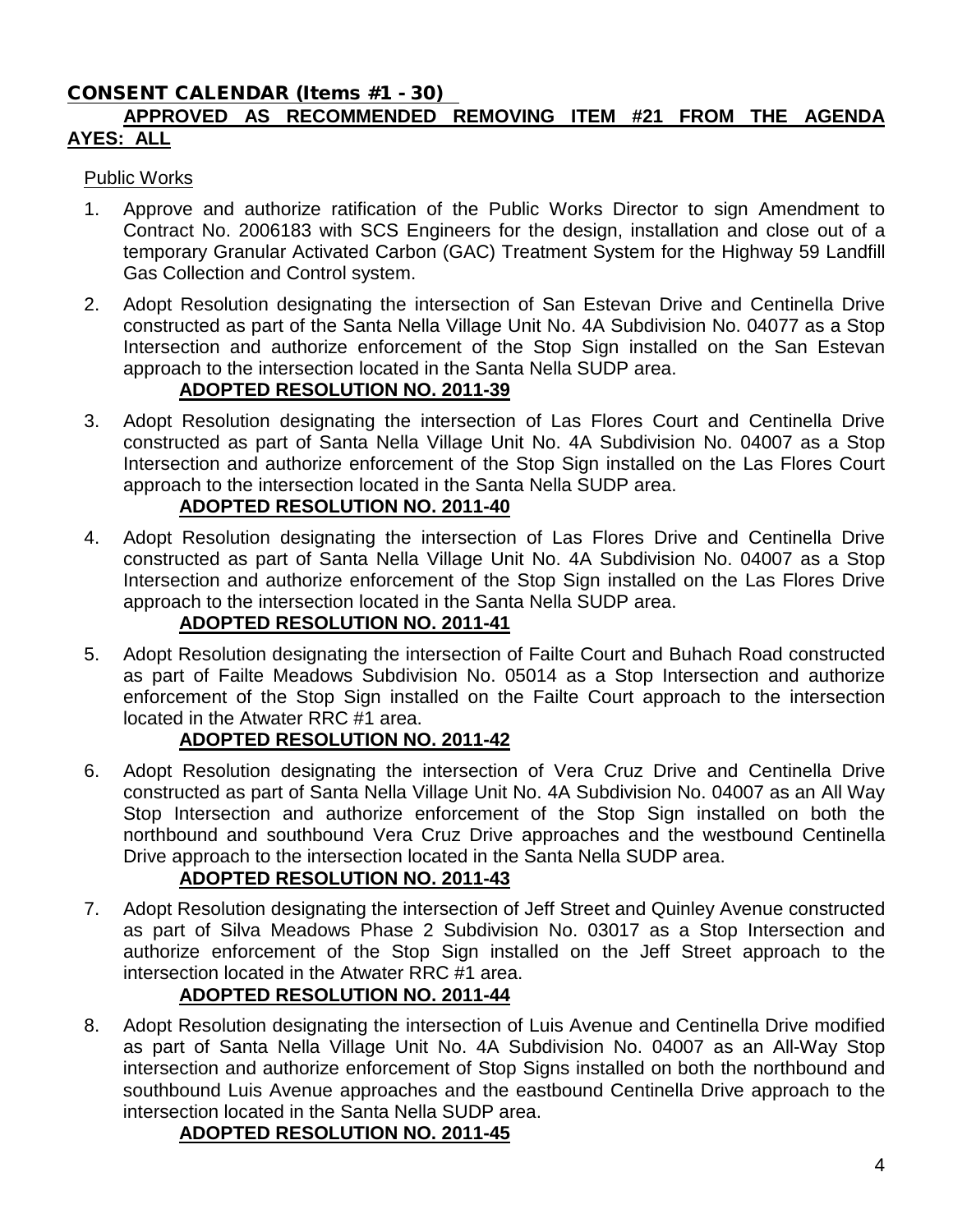# Ag. Commissioner

9. Approve and authorize Chairman to sign Renewal Contract No. 2006109 with Calif. Dept. of Food and Ag. for conducting Petroleum Products and Weighmaster Inspections and adopt Resolution.

# **ADOPTED RESOLUTION NO. 2011-46**

10. Approve and authorize Chairman to sign Renewal Contract No. 2010218 with Calif. Dept. of Food and Agriculture for European Grapevine Moth Regulatory and Enforcement Program and adopt Resolution.

# **ADOPTED RESOLUTION NO. 2011-50**

#### Mental Health

- 11. Approve and authorize Chairman to sign Renewal Contract No. 2008104 with Dr. Elmer Ignacio for provision of psychiatric services at the Saturday Meds Clinic.
- 12. Approve and authorize Chairman to sign Renewal Contract 2010194 with Regents of the University of California for medical student interns from UC Davis to obtain clinical learning experience at Mental Health.
- 13. Approve and authorize Chairman to sign Renewal Contract No. 2009168 with Health to provide Alcohol and Drug HIV services for Mental Health.
- 14. Approve and authorize Chairman to sign Renewal Contract No. 2009096 with Joseph Melton, LMFT for certification review hearing services not to exceed \$18,000.
- 15. Approve and authorize Chairman to sign Renewal Contract No. 2008190 with Merced County Office of Education (MCOE) for provision of services of the Family Resource Council between Probation, Mental Health and MCOE.

## Human Services Agency

- 16. Approve and authorize Chairman to sign Amendment to Contract No. 2005256 with District Attorney for Welfare Fraud Investigation Services and approve the necessary budget transfer-\$115,436. (4/5 Vote Required)
- 17. Approve and authorize Chairman to sign Renewal Contract No. 2009296 with Library for Literacy Training services for CalWORKs Welfare to Work participants.
- 18. Approve and authorize Chairman to sign Renewal Contract No. 2010079 with Merced County Office of Education for the Vocational Training Services through the Regional Occupation Program (ROP).

## Assessor

19. Approve Budget Transfer in the amount of \$70,000 to authorize increase in appropriation to allow for payment of AES Appraisal software. (4/5 Vote Required)

## **Fire**

20. Approve Budget Transfer in the amount of \$700 for Revenue from Sheriff Office for radio upgrade costs above grant approval. (4/5 Vote Required)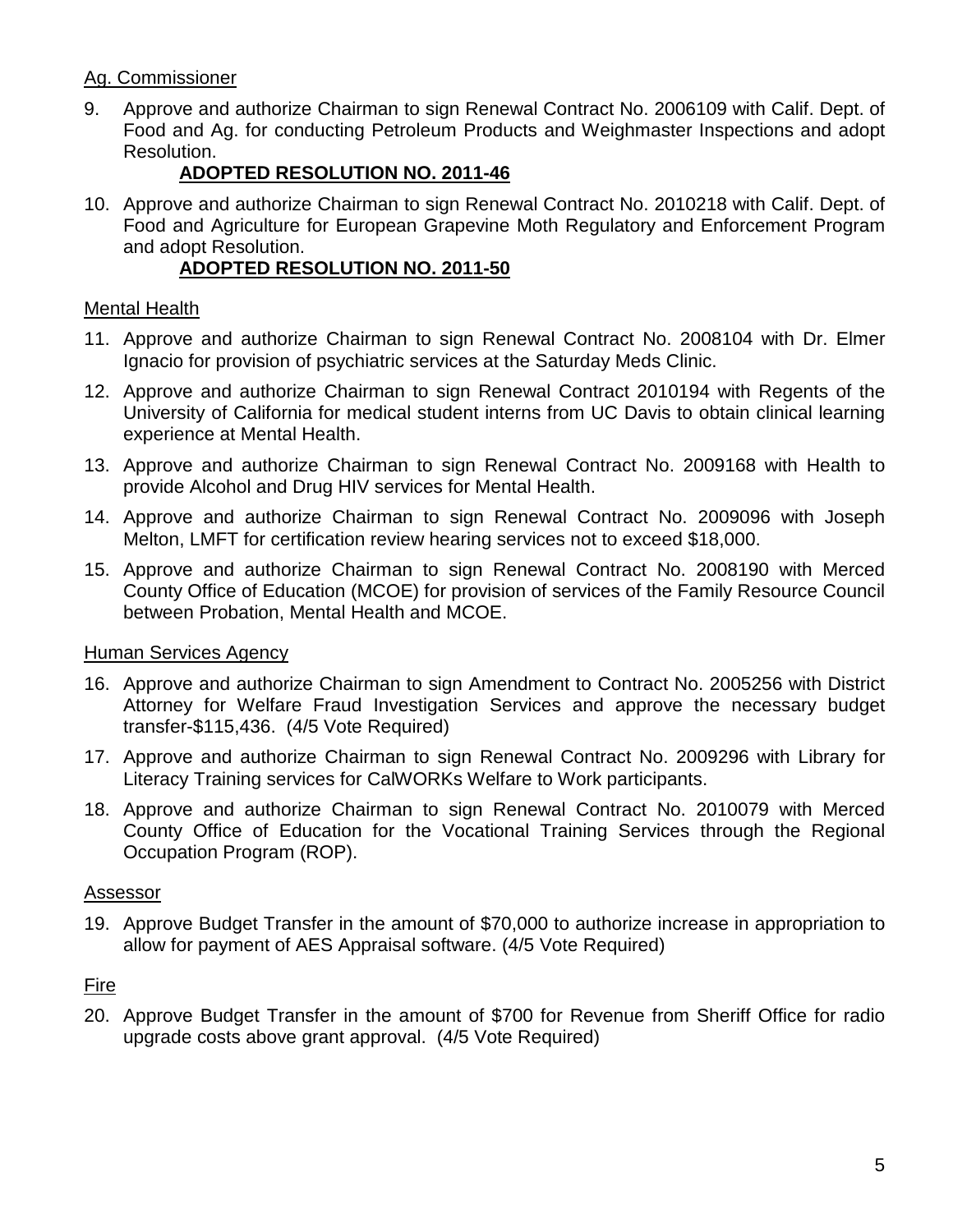#### Dept. of Admin. Services

21. Approve and authorize Chairman to sign Amendment to Contract No. 2010122 with Kronos for the purchase of additional licenses and consulting support relative to the Time Management System.

# **PULLED FROM THE AGENDA – NO ACTION TAKEN**

#### Library

22. Approve and authorize Chairman to sign Amendment to Contract No. 2003032 with the Housing Authority of the County of Merced to house the George Branch Library located at 401 Lesher Drive, Merced reducing the payment to the Housing Authority for 12 months.

#### Board Recognition

- 23. Adopt Resolution commending Louis Cordero for service to the County of Merced.
- 24. Proclaim the month of May, 2011 as Mental Health Month in Merced County.
- 25. Proclaim May, 2011 as Drug Court Month in Merced County.
- 26. Authorize Certificates of Recognition to individuals selected by Gustine Chamber of Commerce: Rico, Pfitzer, Pires & Associates for Beautification Award; Judy Quinn for Citizen of the Year; Mark D. Melville for Lowell N. Peters Award; Hills View Packing for Agriculturalist of the Year and Pioneer Drug Store for Business of the Year.
- 27. Authorize Certificate of Recognition to Scott Newman for years of service to Cal Fire/Merced County.
- 28. Authorize Certificate of Recognition to City of Los Banos for Arbor Day.
- 29. Authorize Certificate of Recognition to Subway in recognition of Pre-Opening Celebration.
- 30. Authorize Certificate of Recognition to Merced Organics for Ribbon Cutting.

# REGULAR CALENDAR

## BOARD ACTION

#### PUBLIC WORKS

- 31. Certify the Information and Findings of the Final lnitial Study and Mitigated Negative Declaration for the former Merced County Hospital Re-Use and Partial Demolition Project. **APPROVED AS RECOMMENDED AYES: ALL**
- 32. Approve the Applicant Agreement for encroachment permits and authorize the authority for the Public Works Director to approve and sign Applicant Agreements between Merced County and applicants seeking encroachment permits per Merced County Code Section 2.52.010.

## **APPROVED AS RECOMMENDED AYES: ALL**

#### DISTRICT ATTORNEY

33. Accept Funding from the Calif. Emergency Management Agency and for Underserved Victim Advocacy and Outreach Program in the amount of \$125,000 and authorize Contract to provide specialized assistance to victims and witnesses of gang violence and approve the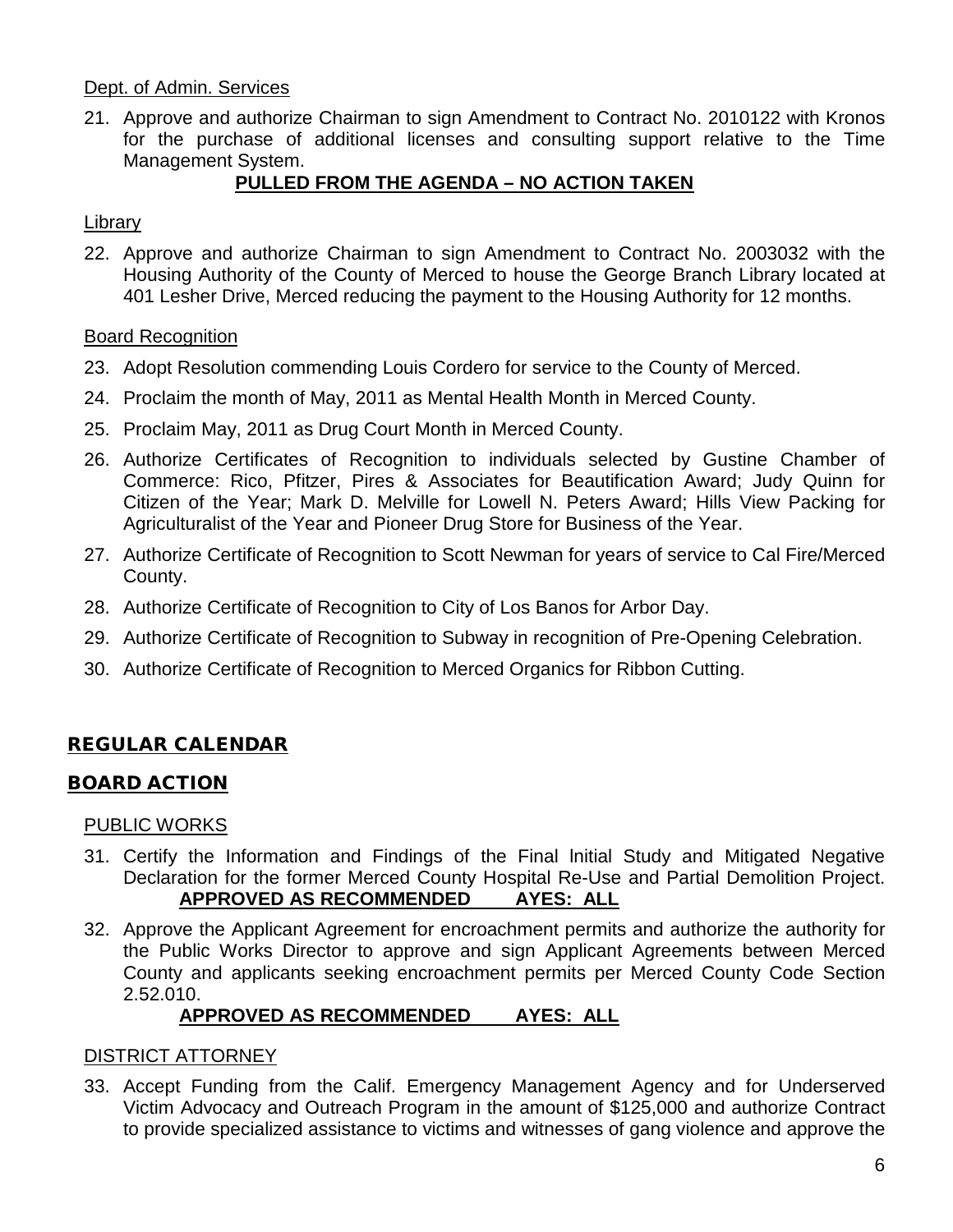# HEALTH

34. Accept the Grant Award from the National Association of County & City Health Officials to provide capacity building funds to the local Medical Reserve Corps Unit in Merced County; approve Out-of-State Travel for one staff to attend the 2011 Integrated Medical, Public Health, Preparedness and Response Training Summit held May 1-5 in Texas and authorize Contract to be signed and approve the necessary budget transfer-\$5,000. (4/5 Vote Required)

## **AUTHORIZED CONTRACT NO. 2011050 AS RECOMMENDED AYES: ALL**

35. Accept the Child Health and Disability Prevention (CHDP) Program and the Health Care Program for Children in Foster Care (HCPCFC) and the California Children's Services (CCS) Program Plan Allocations for FY 10-11 in the amount of \$2,126,029 and authorize the Chairman to sign the Contract with the California Dept. of Health Care Services and Certification Statement and approve the necessary budget transfer-\$60,000.

# **AUTHORIZED CONTRACT NO. 2007030 AS RECOMMENDED AYES: ALL**

## MENTAL HEALTH

36. Contract with Dos Palos Memorial Hospital & Clinic for placement of County Clinical Staff to provide mental health services involving no compensation.

## **AUTHORIZED CONTRACT NO. 2011051 AS RECOMMENDED AYES: ALL**

37. Approve and authorize submission to the State Dept. of Mental Health Services Oversight and Accountability Commission on the Mental Health Services Act Fiscal Year 2011-2012 Annual update, including all comments and any updates from the March 29, 2011 Mental Health Board Public Hearing; authorize the Chief Information Officer and the HIPAA Privacy/Security Officer to sign the necessary documents and the Mental Health Director to sign all necessary documents for submission.

## **APPROVED AS RECOMMENDED AYES: 1, 2, 4, 5 NOES: 3**

#### COMMERCE, AVIATION AND ECONOMIC DEVELOPMENT

38. Award Contract for Residential Real Estate Agent Services to Andy Krotik, Caldwell Banker Gonella Realty in connection with purchase/rehabilitation/resale model of Neighborhood Stabilization Program funds Request for Proposal No. 6562.

## **AUTHORIZED CONTRACT NO. 2011052 AS RECOMMENDED AYES: ALL**

39. Award Contract for Residential Real Estate Appraisal Services to The Appraisal Group in connection with purchase/rehabilitation/resale model of Neighborhood Stabilization Program funds Request for Proposal No. 6564.

## **AUTHORIZED CONTRACT NO. 2011053 AS RECOMMENDED AYES: ALL**

40. Support AB 153 (Skinner) and AB 155 (Calderon) and authorize Chairman to sign Letter of Support and direct Staff to send Letter to Assembly Member Fuentes, Chair of Assembly Committee on Appropriations.

# **APPROVED AS RECOMMENDED AYES: ALL**

41. Support HR Bill 869 (Denham) and authorize Chairman to sign Letter of Support and direct Staff to send Letter to U.S. Senators Feinstein and Boxer and U.S. House of Representatives Cardoza, Costa, McCarthy, Nunes and Denham and support Merced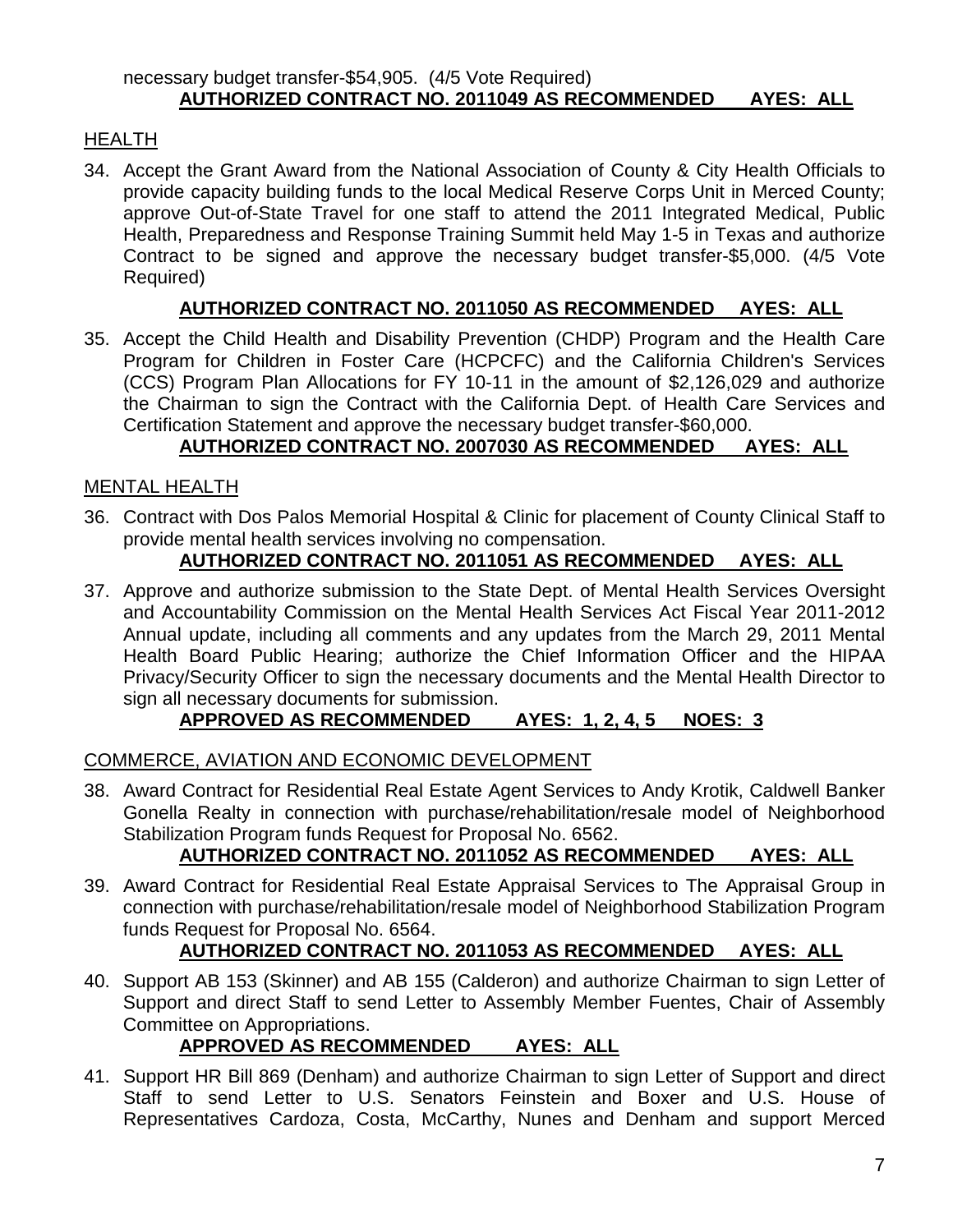Irrigation District's New Exchequer Dam Spillway Modification Project and adopt Resolution. **ADOPTED RESOLUTION NO. 2011-47 AS RECOMMENDED AYES: ALL**

#### HUMAN SERVICES AGENCY

42. Contract with Health for Clinic Services and approve the necessary budget transfer- \$111,557. (4/5 Vote Required)

# **AUTHORIZED CONTRACT NO. 2011054 AS RECOMMENDED AYES: ALL**

43. Contract with Probation for Adult Probation Services and approve the necessary budget transfer-\$138,163. (4/5 Vote Required)

# **AUTHORIZED CONTRACT NO. 2011055 AS RECOMMENDED AYES: ALL**

44. Authorize release of Request for Proposal for an Elderly Nutrition Program and authorize solicitation and selection of potential vendors and negotiation of contract to be returned to the Board for approval.

## **APPROVED AS RECOMMENDED AYES: ALL**

## **SHERIFF**

45. Contract with Le Grand Elementary School District for School Resource Officer. **AUTHORIZED CONTRACT NO. 2011056 AS RECOMMENDED AYES: ALL**

#### AUDITOR

46. Approve the updated Policies and Procedures for the Property Control Manual in connection with the County Fixed Asset Policy.

#### **APPROVED AS RECOMMENDED AYES: ALL**

#### TREAS-TAX COLL-COUNTY CLERK

47. Resolution approving the Special District Resolution of the Planada Community Services District to change their election cycle from November of odd-numbered years and coincide with statewide elections in even-numbered years with the general election.

## *REVIEW BOARD ORDER – SEES PAGE 13 AND 14*

#### DEPT. OF ADMIN. SERVICES

48. Declare Miscellaneous Office Furniture, assorted Office Equipment, and Miscellaneous Supplies identified in Exhibit A as Surplus Property and authorize its disposal by conducting an Internet Public Auction.

# **APPROVED AS RECOMMENDED AYES: ALL**

49. Authorize use of any Western States Contracting Alliance "WSCA" Contract already established if it is favorable to the County; final approval and execution of contracts would proceed through normal processes including Board Approval and execution by Chairman where required by state law or County Code.

# **APPROVED AS RECOMMENDED AYES: ALL**

## SPRING FAIR

50. Contract with Holland Racing Promotions to host the Destruction Derby's during the Merced County Spring Fair on April 29-30, 2011.

# **AUTHORIZED CONTRACT NO. 2011048 AS RECOMMENDED AYES: ALL**

51. Authorize the request from the May Day Fair Board Loan Committee to approve the payment schedule to repay the Spring Fair Operating Loan in the sum of \$150,000 as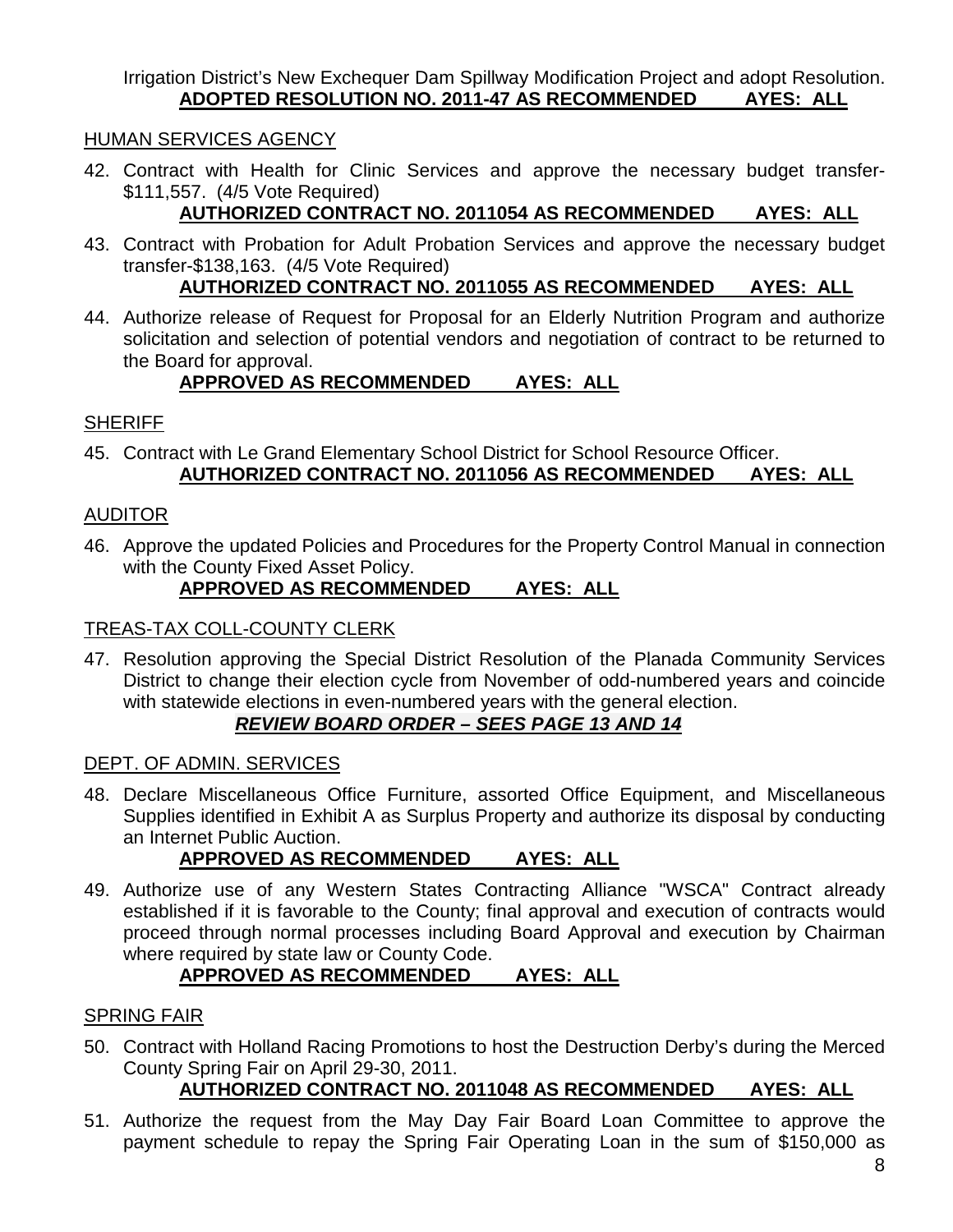follows: June 2011-\$3,000; June 2012-\$3,000; June 2013-\$5,000 and June 14, 2014- \$8,000 and return to the Board in June, 2014 to re-evaluate the Operating Loan. *REVIEW BOARD ORDER – SEE PAGE 14*

#### PLANNING

52. Set the 8th Joint General Plan Update Study Session with the Board of Supervisors and Planning Commission for May 3, 2011 at 1:30 p.m. to involve presentations on draft policies, have discussions and obtain direction and receive from public input.

## **APPROVED AS RECOMMENDED AYES: ALL**

#### BOARD OF SUPERVISORS

53. Provide policy direction that \$15,000 of Special Board Project Funds-District Four be utilized for a match to Public Telecommunications Facilities Program Grant for the Westside Theatre Foundation over a two year period; authorize the first \$7,500 to be utilized towards the match in FY 10/11 and direct staff to return to the Board next fiscal year for the remaining \$7,500 match.

# **PULLED FROM THE AGENDA – NO ACTION TAKEN**

54. Authorize Special Board Project Funds-District One in the amount of \$500 to be forwarded to the Young Women's Conference held in the City of Livingston on March 26, 2011. **APPROVED AS RECOMMENDED AYES: ALL**

#### EXECUTIVE OFFICE

- 55. Merced County Association of Governments- (1) Approve Merced County's General Membership Contribution of \$28,299; (2) Approve MCAG FY 2011/12 Work Program with or without One Voice and corresponding budget reflecting the contributions from Merced County; (3) Determine that Merced County will not participate in One Voice in FY 2011/12 and request the MCAG Board to remove the One Voice Program from the Work Program. *REVIEW BOARD ORDER – SEE PAGE 14*
- 56. Review and authorize establishment of 'Standing Committee for the At Large Membership" Appointments and Amend Resolution to include and clarify the purpose of the Standing Committee.

#### **ADOPTED RESOLUTION NO. 2011-49 AS RECOMMENDED AYES: ALL** *REVIEW BOARD ORDER – SEE PAGE 15*

#### APPOINTMENT

57. First 5 Commission – Reappointed Iantha Thompson, representing District Two, to serve until March 23, 2014.

**APPROVED AS RECOMMENDED AYES: ALL**

#### BOARD INFORMATION & POSSIBLE ACTION **ACCEPTED AND PLACED ON FILE AYES: ALL**

58. Commerce, Aviation and Economic Development re: Notification of Contract issued to Moore's Karate for Moore's Karate Camp 2011 to be held May 1-15, 2011. **CONTRACT NO. 2011058**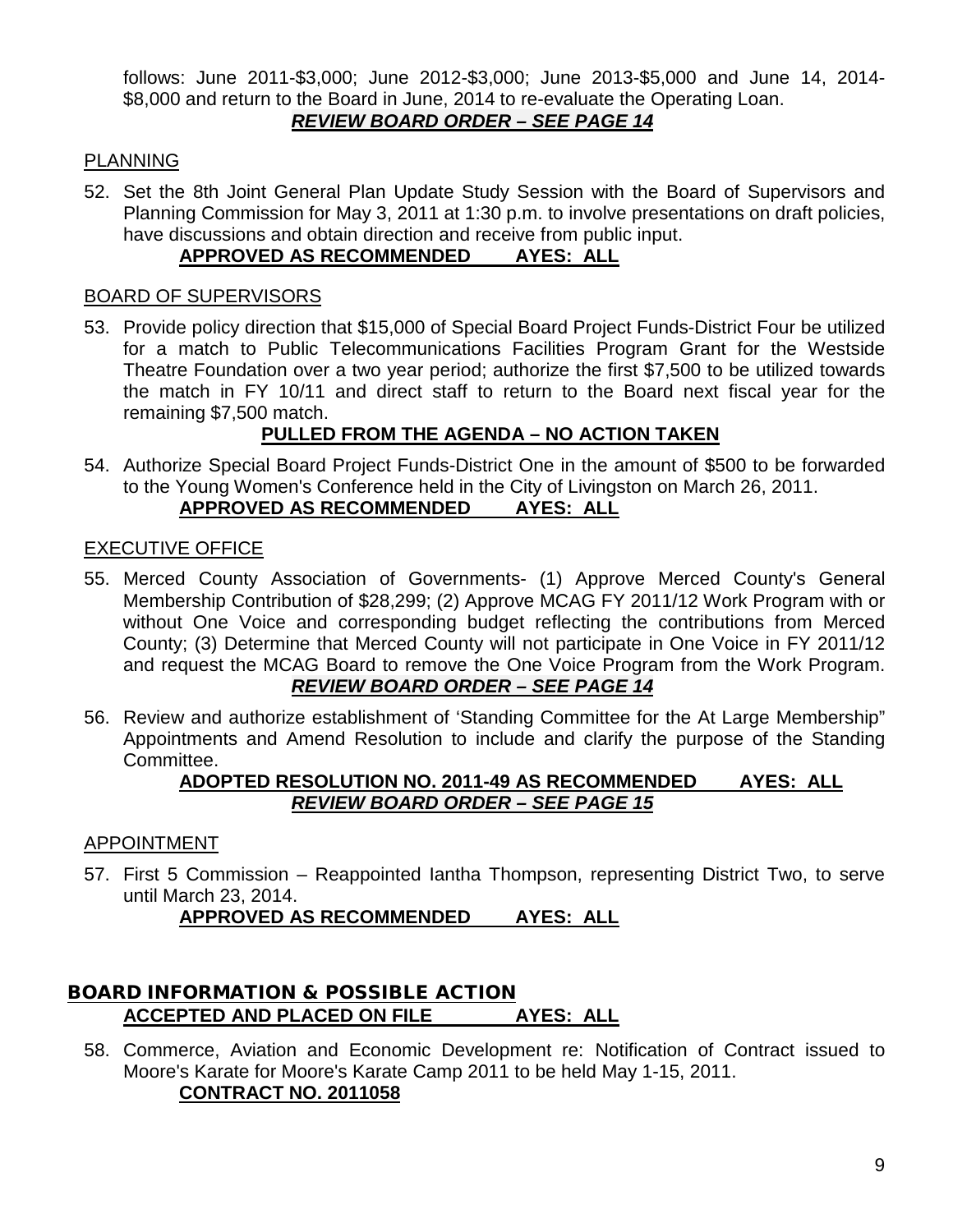59. Commerce, Aviation and Economic Development re: Report back on Community Development Block Grant with State Dept. of Housing and Community Development Department for Homebuyer Assistance with Rehabilitation and Owner Occupied Housing Rehabilitation Grant approved by the Board on June 8, 2010 to benefit the very low and low income families within the unincorported communities of Planada, South Dos Palos, and Winton (10-STBG-6729 Standard Agreement).

# **AWARDED CONTRACT NO. 2011214**

60. Commerce, Aviation and Economic Development re: Report back on 2010 Home Investment Partnership Program (HOME) Grant with State Dept. of Housing and Community Development Department for Homebuyer Assistance with Rehabilitation and Owner Occupied Housing Rehabilitation Grant approved by the Board on August 24, 2010 to benefit the very low and low income families within the unincorporated aras of the County (10-HOME-6846 Standard Agreement).

# **AWARDED CONTRACT NO. 2011043**

- 61. Auditor re: New Governmental Accounting Standards Board Statement #54 (GASB #54).
- 62. Tulare County Board of Supervisors re: Letter of support of Tulare County for inclusion in the Service Area of Foreign-Trade Zone (FTZ) Number 226.
- 63. Calif. Emergency Management Agency re: Notification on March 31, 2011, the U.S. Small Business Administration declared the primary counties of Del Norte, Humboldt, Marin, Mendocino, Monterey, San Francisco, San Luis Obispo, San Mateo, Santa Barbara, Santa Clara, Santa Cruz, Sonoma and the contiguous counties of Alameda, Glenn, Kern, Kings, Lake, Merced, Napa, San Benito, Siskiyou, Solano, Stanislaus, Tehama and Trinity a disaster area as a result of the economic impacts caused by the closure of the 2010 salmon fishery season that occurred April 10, 2010 through September 30, 2010.
- 64. U.S. Senator Barbara Boxer re: Letter of acknowledgment regarding federal funding for Workforce Investment Act (WIA) Programs and support of important and successful job training programs.
- 65. U.S. Dept. of Commerce re: U.S. Census Bureau will conduct the 2010 Census County Question Resolution Program between June 1, 2011 and June 1, 2013 which provides state, local, and tribal officials or their designated representatives in the U.S. and Puerto Rico an opportunity to challenge the 2010 Census counts of housing units and group quarters.
- 66. Pacific Gas & Electric Company re: Merced Falls Hydroelectric Project (FERC Project No. 2467) Pacific Gas and Electric Company's Reply to Agency Comments on the Licensee's Initial Study Report.
- 67. State Water Resources Control Board re: Draft Order regarding Merced Irrigation District's Petition for Reconsideration and Request for Stay of Investigation Order WR 2011-0003- EXEC.
- 68. State Water Resources Control Board re: Revised Notice of Preparation and Notice of Additional Scoping Meeting for: Project Area-San Joaquin River Flow Objectives and Southern Delta Water Quality Objectives and the area of potential environmental effects.

#### **ADOPTED RESOLUTIONS IN MEMORY OF CATALINA SANCHEZ, JOSE REDONDO AND HERB OPALEK AND ADJOURNED THE MEETING UNTIL TUESDAY, MAY 3, 2011 AT 10:00 A.M.**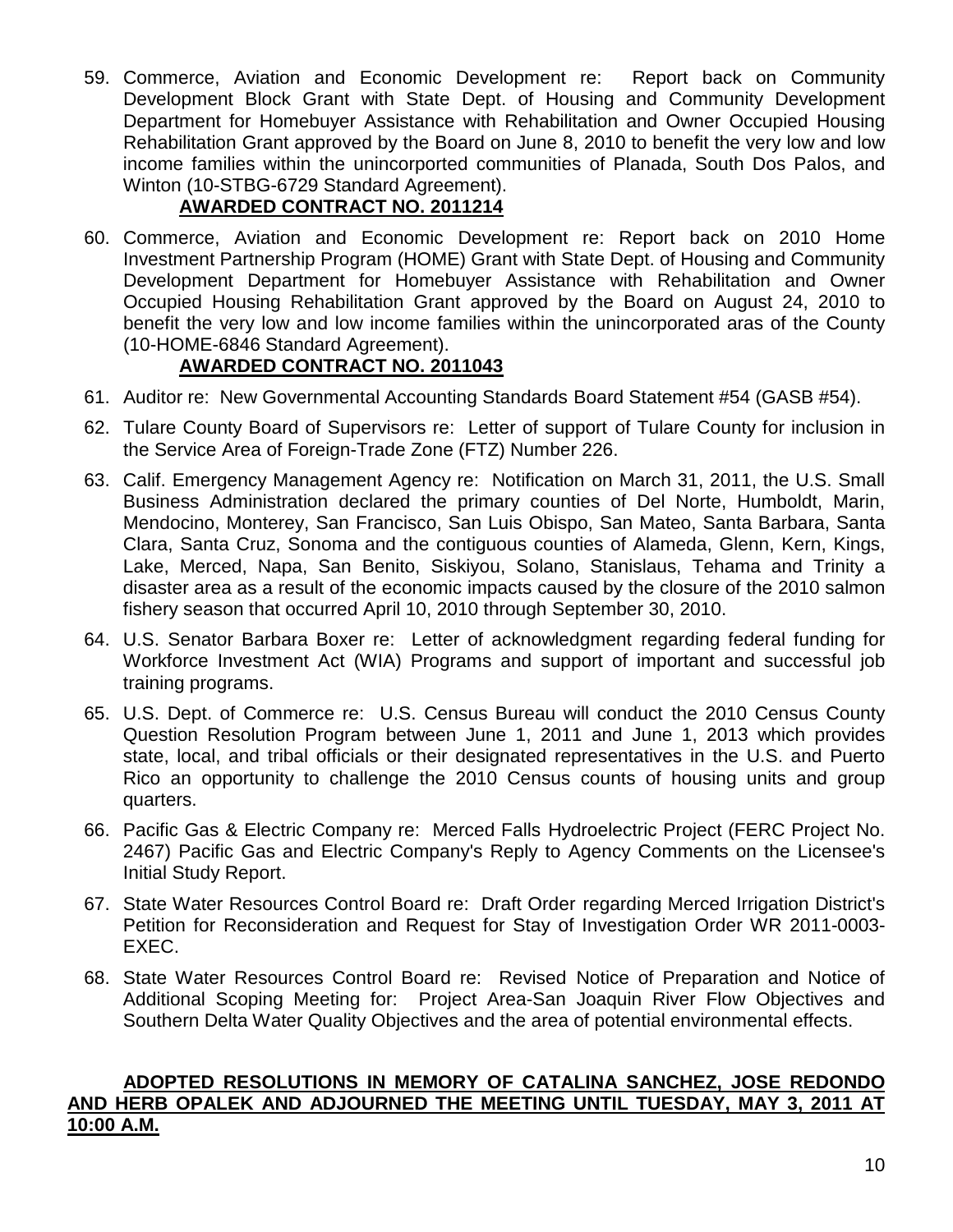#### **10:00 A.M. SCHEDULED ITEM 2011-04-19 PRESENTATION – Budget Presentation**

County Executive Officer Larry Combs briefly summarizes the State Budget and reviews some changes that will be affecting the county advising further updates will continue to be provided as more information is received on the State Budget.

Deputy County Executive Officer/Budget Scott DeMoss provides an update report and power point presentation on FY 11/12 State Budget Update and reviews AB 109 and AB 111.

Discussion is had on AB 109 and AB 111 and concern is stated on the public safety impacts.

No further action is taken. Present: Pedrozo, Walsh, Davis, Kelsey, O'Banion

## **10:00 A.M. SCHEDULED ITEM 2011-04-19 HEALTH – PUBLIC HEARING**

The time and date previously set for a public hearing to consider Proposed Ordinance entitled: An Ordinance Changing Fees set for Environmental Health Services as provided by the Department of Public Health.

Public Health Director Tammy Moss Chandler reviews the staff report and presents a power-point presentation (Supplemental #1) on Proposed Fee Increases for Environmental Health for FY 2011-2012.

Environmental Health Officer William Peeler continues the review of the power-point presentation regarding the FY 11/12 Environmental Health Budget.

The Chairman opens the public hearing and asks if there is anyone present wishing to speak. No one speaks. The Chairman closes the public hearing.

The Board discusses and expresses concern on: the proposed fee increases and the economy stating there has been a 60% increase in fees since 2008 and now a proposal for an additional 20% increase, department employee costs, the above-ground storage tank inspection fees, well and water systems and well abandonment fees, permits and inspections.

Public Health Director Moss Chandler provides an overview of the department staffing and Environmental Health Officer Peeler clarifies the fees.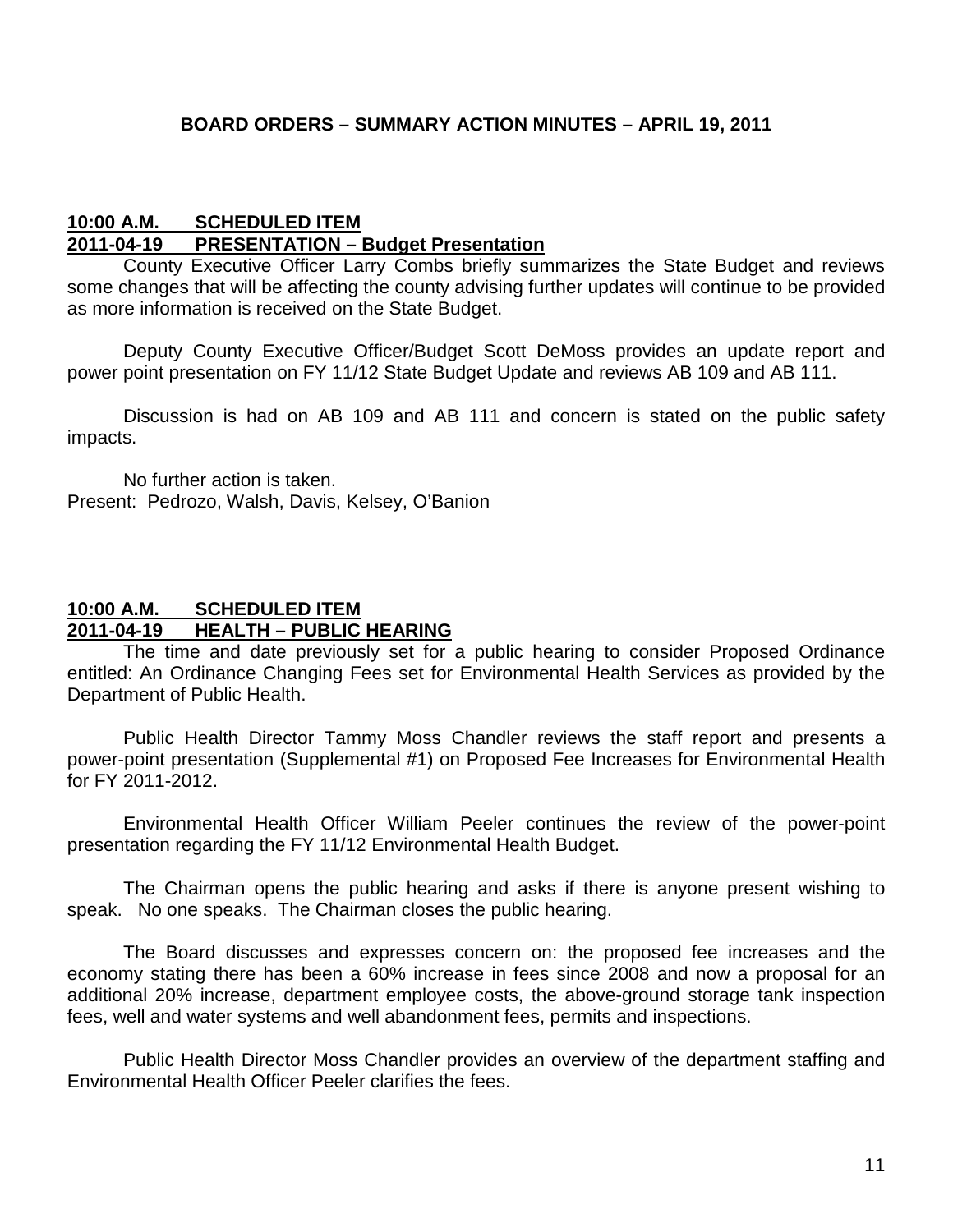Following discussion, Supervisor O'Banion moves, the Board adopt the proposed ordinance changing fees set for Environmental Health Services as provided by the Department of Public Health.

The Chairman states the Motion dies for lack of a Second. Present: Pedrozo, Walsh, Davis, Kelsey, O'Banion

The Board further discusses the increases proposed and requests guidance from Counsel if this is not adopted.

County Counsel James Fincher states the Board has only rejected what is submitted before them and this can come back with more information at a later time. Mr. Fincher also states based on Proposition 26, fees cannot be raised or provided to supplant a deficit.

Following further discussion, Supervisor O'Banion moves, seconded by Supervisor Walsh, the Board continue the Public Hearing to the next Board Meeting to gather further information on the fee schedules.

Discussion is had on fees charged based on rules and regulations, general fund responsibilities, environmental health fees, and budget and costs comparisons with neighboring counties and requests this information be provided for consideration when reviewing the proposed fees at the public hearing.

Following discussion, Supervisor O'Banion withdraws his motion on the floor. Supervisor Walsh withdraws his second. The Chairman states the motion is withdrawn.

Upon motion of Supervisor O'Banion, seconded by Supervisor Walsh, duly carried, the Board continues the Public Hearing on Amending the Fees for Services provided by the Health Department, including Environmental Health Division by proposed Ordinance to the date of May 24, 2011 at 10:00 a.m.

Ayes: Pedrozo, Walsh, Davis, Kelsey, O'Banion

#### **1:15 P.M. SCHEDULED ITEM 2011-04-19 PRESENTATION - Redristricting**

The Clerk announces the presentation regarding Merced County's redistricting of current supervisorial district boundary plans and processes is before the Board for consideration.

County Counsel James Fincher states Nielsen, Merksamer, Parrinello, Gross & Leoni LLP and National Demographics Corporation are here to conduct the presentation for Merced County's Redistricting of Current Supervisorial District Boundary Plans and Processes including Legal and Policy Criteria Governing Redistricting and Demographics of Existing Supervisorial Districts, per California Elections Code Section 21500 et seq. He introduces Christopher Skinnell, Legal Consultant from Nielsen, Merksamer, Parrinello, Gross & Leoni LLP and Douglas Johnson from National Demographics Corporation and suggests the Board consider the matter before opening for public comment.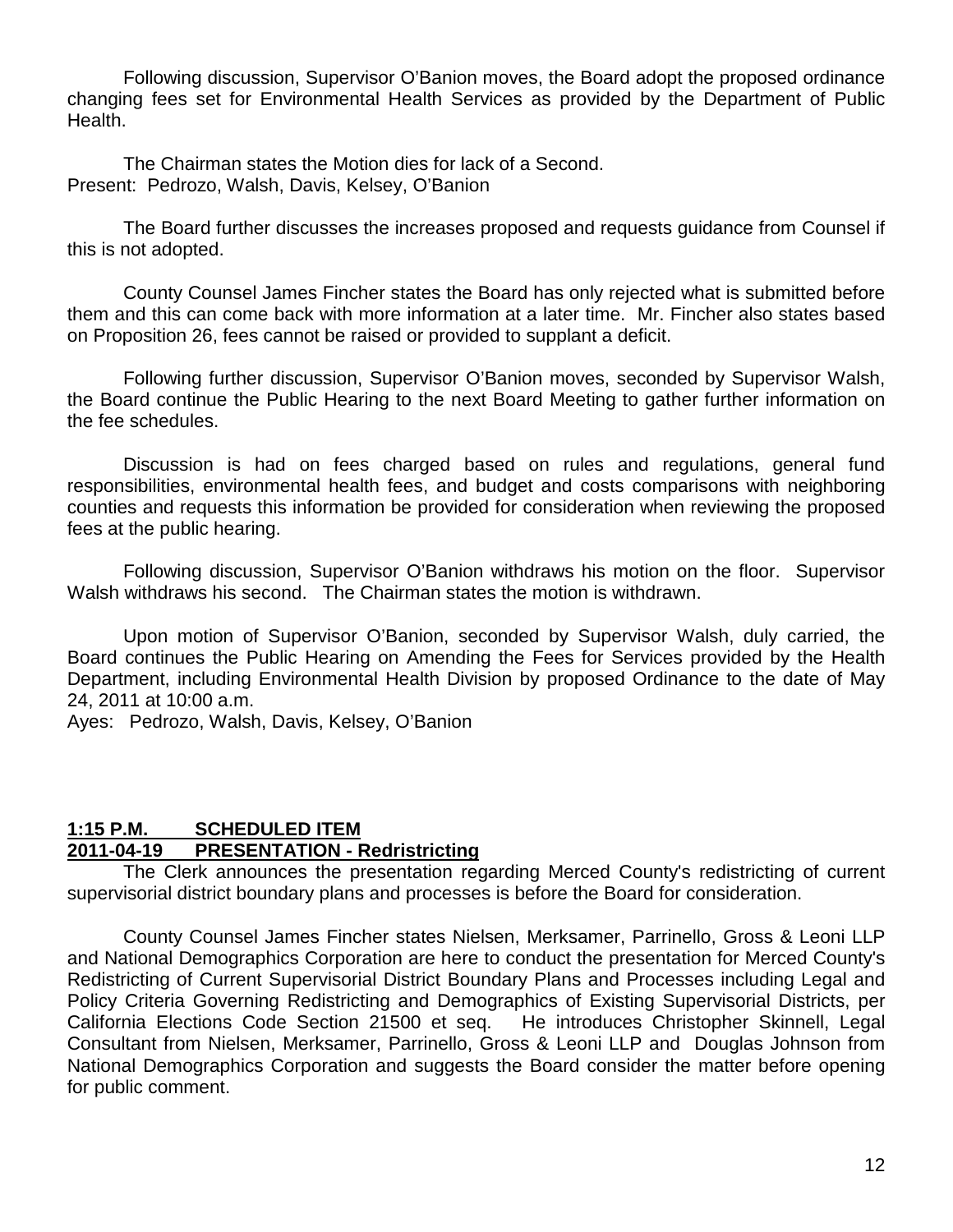Christopher Skinnell, Nielsen Merksamer, Parrinello, Gross & Leoni LLP, reviews the powerpoint regarding Criteria Governing Supervisorial Redistricting covering the following areas: Drawing the Lines: Legal Considerations; Legal Considerations, Voting Rights Act Section 2 Description, Voting Rights Act Section 2: Cracking, Voting Rights Act Section 2, Packing, Legal Considerations, Voting Rights Act 2, Legal Considerations: Voting Rights Act Section 5, Legal Considerations: No Racial Gerrymandering, Legal Considerations: Statutory Criteria and Legal Considerations: Other Criteria.

The Chairman asks if there is anyone from the public wishing to speak.

Susan Walsh, Merced County resident, inquires if the public hearing dates are set.

Mr. Skinnell and Counsel Fincher review the schedule of Public meetings and also advises the information is available on the County website.

Discussion is had on information available for the public and Counsel Fincher advises pamphlets are available for the public.

Douglas Johnson, National Demographics, reviews the Power-point Regarding Merced County 2011 Redistricting: Demographic Introduction covering the following areas: Merced County Demographics, Current District Total Population, Deviation Map, Total Population by District, Voting Age Population by District, Citizen Voting Age Population by District, Change Since 2001 in each District, Population by City and Demographics by City.

The Chairman asks if there is anyone from the public wishing to speak.

Discussion is had on the boundary lines divisions, criteria for breaking up districts and Section 5 requirements.

Mr. Fincher states the next meeting will be held on May 3, 2011 to consider the proposed criteria for redistricting. He further states Informational Meetings will be held through April 30, 2011 to solicit testimony regarding criteria to be used for redistricting and there will be one meeting in each supervisorial district.

Present: Pedrozo, Walsh, Davis, Kelsey, O'Banion

#### **ACTION ITEM NO. 47 2011-04-19 TREASURER-TAX COLLECTOR-COUNTY CLERK**

The Clerk announces the Planada Community Services District Resolution requesting to change their election cycle is before the Board for consideration.

Upon motion of Supervisor O'Banion, seconded by Supervisor Kelsey, duly carried, the Board approves the Resolution from Planada Community Services District to change their election cycle from November of odd-numbered years to coincide with statewide elections in evennumbered years with the General Election and requesting that the new election date be moved from November 2011 to November 2012 with Board members whose terms would have expired in 2011 being extended to 2012 and board members whose terms would have expired in 2013 being extended to 2014; and pursuant to California Election Code Section 10404.5(b), the Board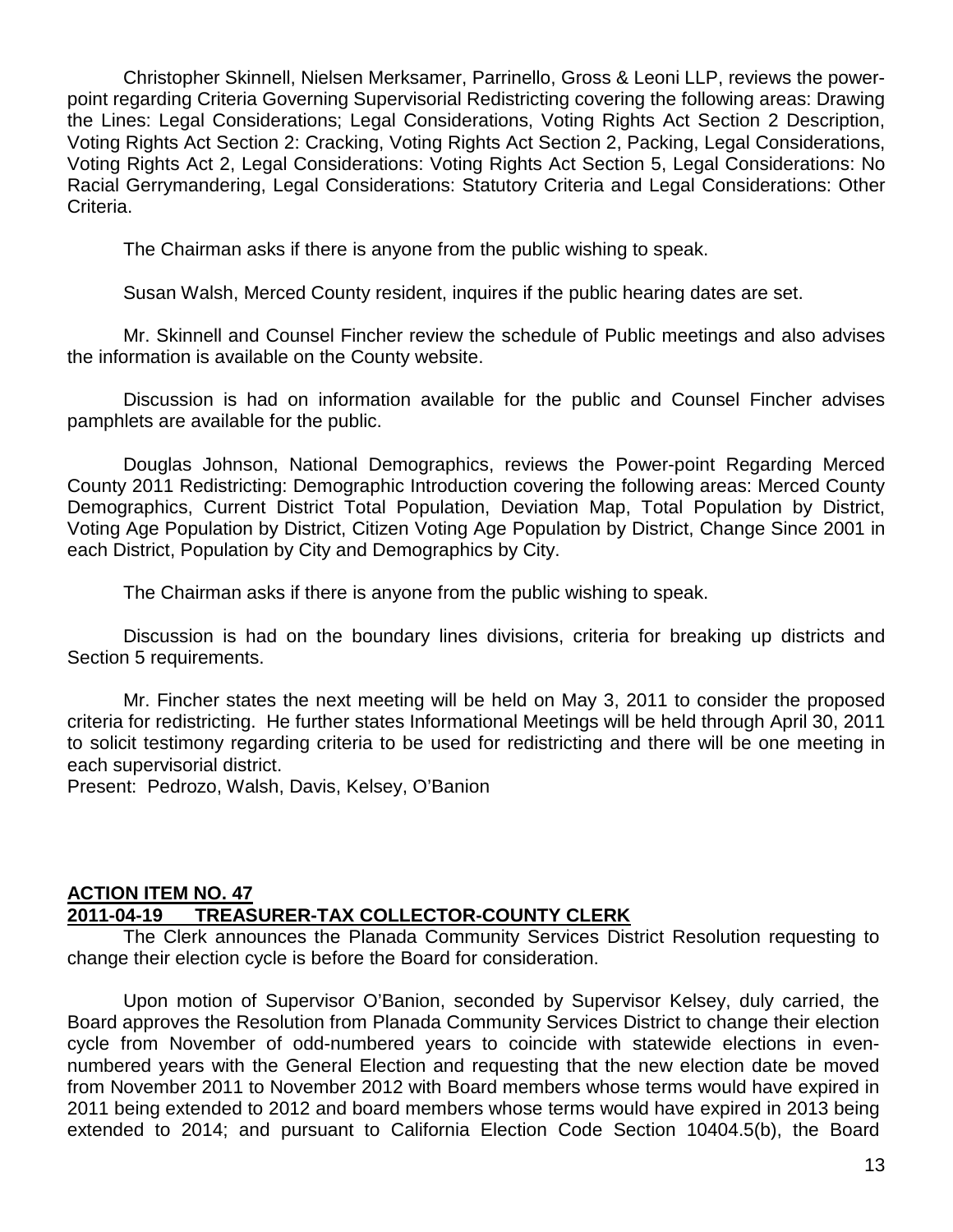consolidates the election date for the Governing Board members of the said Districts with the date for the California General Election in November in even years and adopts Resolution No. 2011-48. Ayes: Pedrozo, Walsh, Davis, Kelsey, O'Banion

#### **ACTION ITEM NO. 51 SPRING FAIR**

The Clerk announces the May Day Fair Board payment schedule on the Operating Loan is before the Board for consideration.

County Executive Officer Larry Combs reviews the payment schedule for 2011 through 2014 and states there will be no interest on the loan and the loan will be re-evaluated in 2014.

Following discussion and upon motion of Supervisor O'Banion, seconded by Supervisor Davis, duly carried, the Board authorizes the request from the Spring Fair Board Loan Committee to approve the payment schedule on the \$150,000 Spring Fair Operating Loan as follows: June 2011-\$3,000, June 2012-\$3,000, June 2013-\$5,000 and June 2014-\$8,000 with no interest attached and the Board to reevaluate the Operating Loan in June 2014. Ayes: Pedrozo, Walsh, Davis, Kelsey, O'Banion

#### **ACTION ITEM NO. 55 2011-04-19 EXECUTIVE OFFICE**

The Clerk announces the Merced County Association of Governments (MCAG) Service Agreement for FY 2011/12 covering Work Program, Budget, and Dues is before the Board for approval.

County Executive Officer Larry Combs states Staff recommends the Board eliminate One Voice funding and indicate to MCAG this item be removed from the Work Plan.

Executive Director Jesse Brown is present stating MCAG has submitted a Letter dated March 23, 2011 summarizing the MCAG work program, budget and membership dues schedule and comments on the funding situation both at the local and federal level and advises this area of funding can be added at a later time as financial changes occur.

Following discussion, Supervisor Davis moves, seconded by Supervisor Kelsey, the Board approve Merced County's General Membership Contribution of \$28,299; approve Merced County Association of Governments FY 2011/12 Work Program without the One Voice Program and corresponding budget reflecting the contribution from Merced County; and request MCAG remove the One Voice Program from the Work Program.

Supervisor Kelsey states this would give Merced County a better opportunity to work with MCAG to further define the topics of the One Voice Program and the costs to continue with the Program.

The Chairman calls for a Vote on the Motion. Motion carries. Ayes: Pedrozo, Walsh, Davis, Kelsey, O'Banion